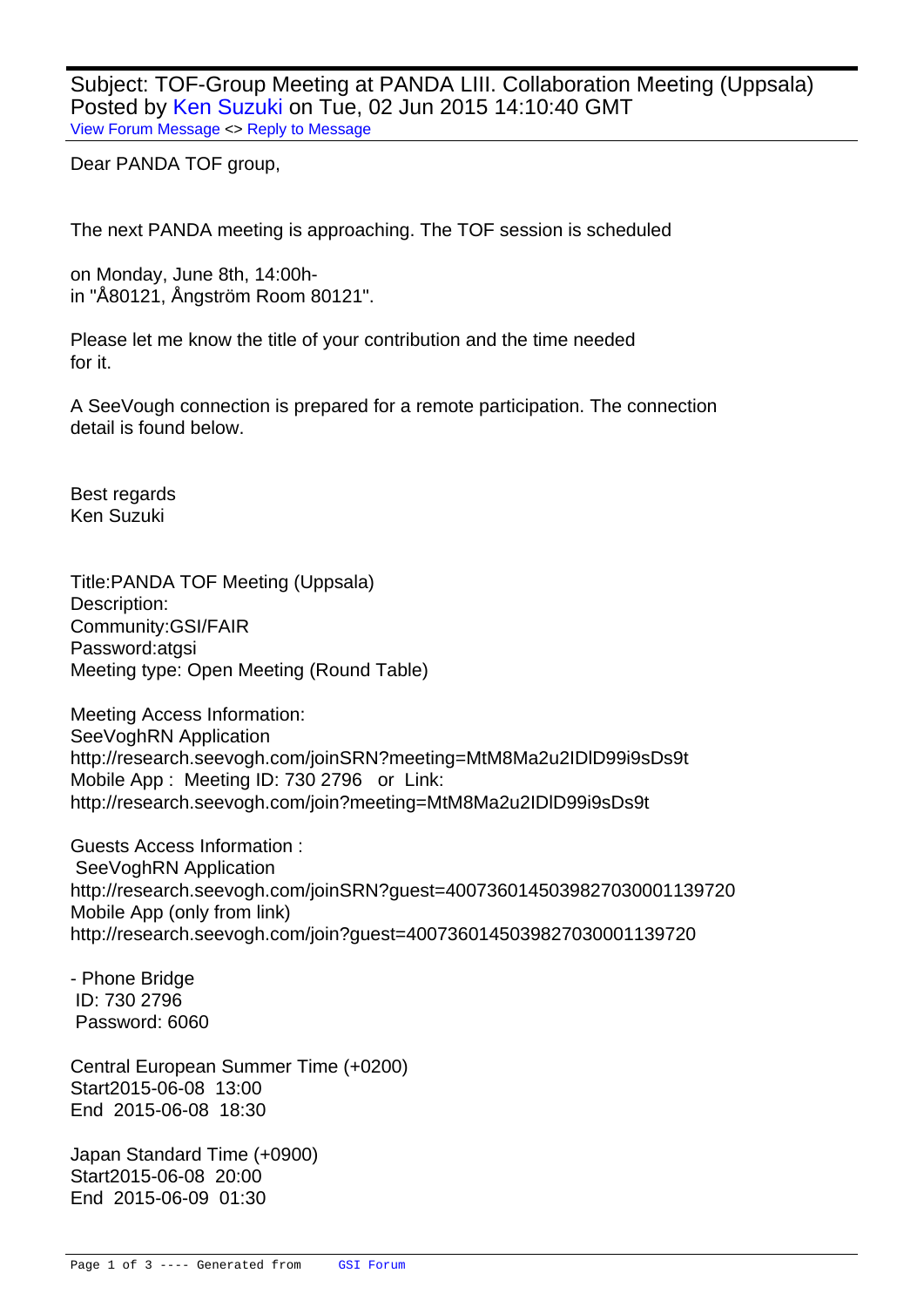India Standard Time (+0530) Start 2015-06-08 16:30 End 2015-06-08 22:00 Eastern Daylight Time (-0400) Start 2015-06-08 07:00 End 2015-06-08 12:30 Pacific Daylight Time (-0700) Start 2015-06-08 04:00 End 2015-06-08 09:30 SeeVogh Research Network Phone Bridge Telephone Numbers: --------------- - USA (Caltech, Pasadena, CA) +1 626 395 2112 - Slovakia (UPJS, Kosice) +421 55 234 2420 - Italy (INFN, several cities) http://server10.infn.it/video/index.php?page=telephone\_numbers Enter '4000' to access the EVO bridge - Germany (DESY, Hamburg) +49 40 8998 1340 - USA (BNL, Upton, NY) +1 631 344 6100 - United Kingdom (Janet, UK) +44 University of Edinburgh +44 131 474 4520 - Australia (ARCS) +61 Adelaide 08 8463 1011 Brisbane 07 3139 0705 Canberra 02 6112 8742 Hobart 03 623 70281 Melbourne 03 8685 8362 Perth 08 6461 6718 Sydney 02 8212 4591 - Netherlands (Nikhef, Amsterdam) +31 20 7165293 Dial '2' at the prompt - Canada (TRIUMF, Vancouver) +1 604 222 7700